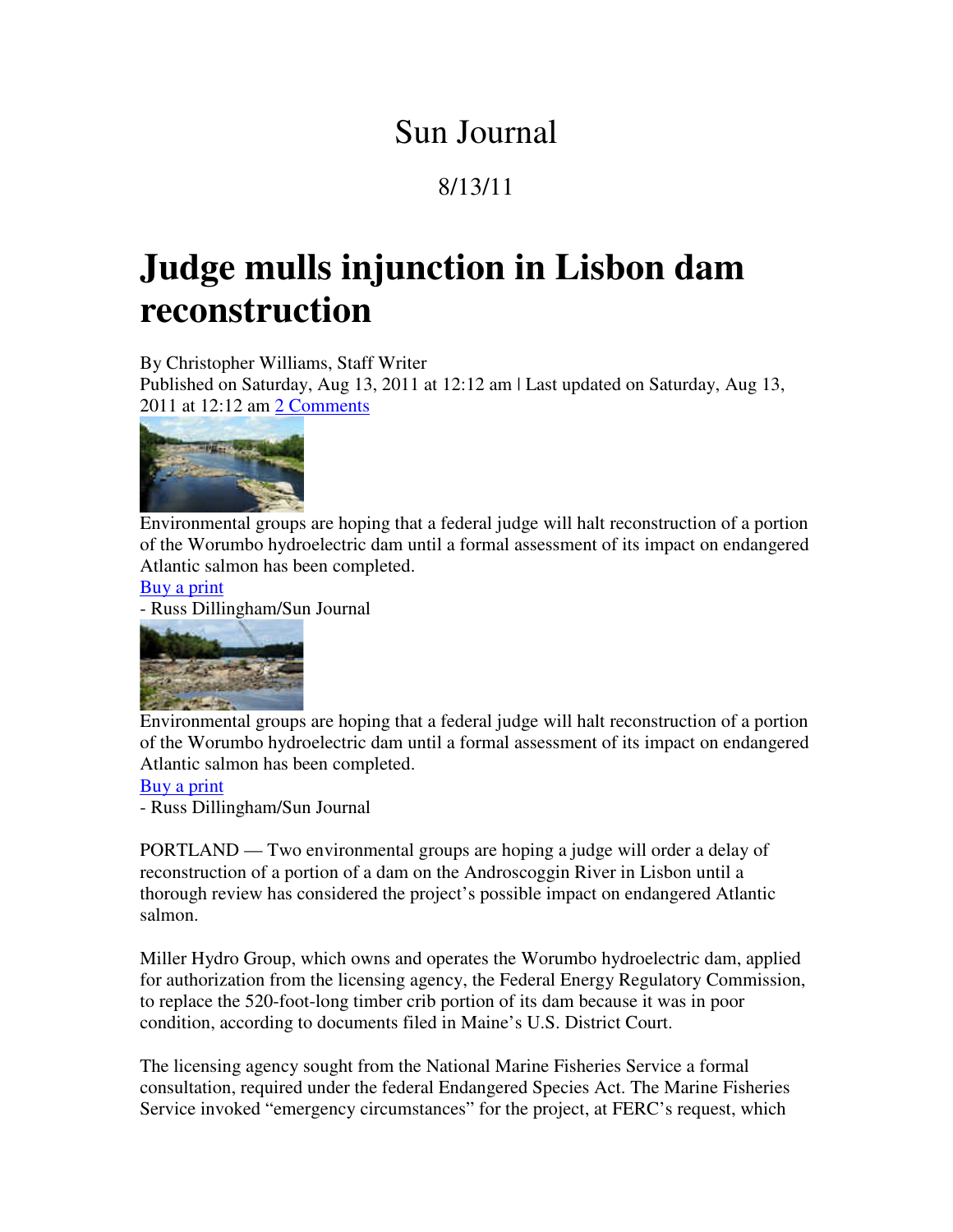allowed the project to get under way in July without a complete review and before a study of the project's possible adverse effects on endangered Atlantic salmon was finished.

Instead, demolition of the old portion of the dam is nearly complete. Only after construction of the new portion of the dam would a so-called "biological opinion" be offered by the Marine Fisheries Service as an assessment of the effects the project might have on the endangered fish.

Attorneys for the Friends of Merrymeeting Bay and Environment Maine argued Friday before Chief Judge George Z. Singal that if the dam's reconstruction were allowed to go forward without complete environmental review, it would be too late to effectively make any changes to protect the salmon after the reconstruction. Plaintiffs had filed a motion for a preliminary injunction. After hearing arguments on that motion Friday, Singal promised he would decide the matter promptly.

There was never an emergency circumstance, such as an act of God or other natural disaster, that posed a security or health risk to trigger the "emergency" status of the project, the groups' attorneys told the judge. And, even if an emergency had existed, there is no emergency in effect now that the old timber crib portion of the dam has been removed, they said. For that reason, the plaintiffs argued, the project should be halted before new construction of the dam to give the National Marine Fisheries Service time to undertake formal consultation about possible adverse impacts the project might have on Atlantic salmon in the Androscoggin River.

The attorneys told the judge that the entire dam's existence should be studied under the Endangered Species Act, including the existing turbines, as a possible threat to Atlantic salmon.

"There's a host of problems with dams," Boston lawyer David Nicholas said.

Bradley Oliphant, an attorney for the U.S. Department of Justice's Environment and National Resources Division, argued Friday that the plaintiffs were suing the wrong agency. He has filed motions to dismiss the lawsuit for that reason.

If the two Maine environmental groups opposed reconstruction of the dam, they should have challenged FERC, not the Marine Fisheries Service, Oliphant said.

"They had a duty to seek party status to intervene," he told the judge.

Moreover, the fisheries service, acting on the Endangered Species Act, has no authority to stop a FERC-approved project, Oliphant said; it can only make recommendations.

If the fisheries service were to tell FERC to stop the project, "FERC can say, 'Pound sand," Oliphant said.